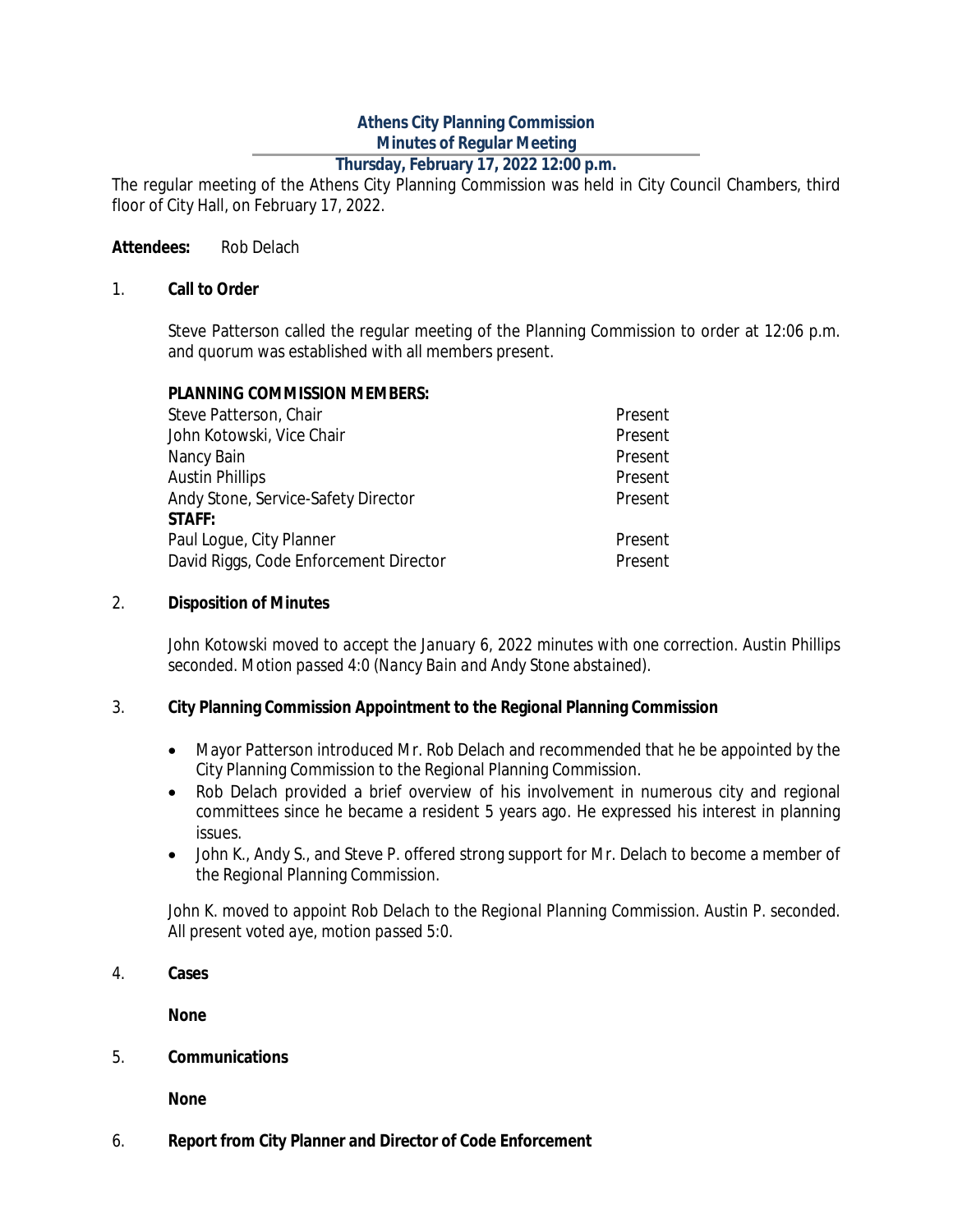Paul Logue

- Attended the Commission on Disabilities' monthly meeting last night. He presented preliminary work on the ADA Transition Plan that he and his intern are working on.
- Has communicated with the contractor updating the FEMA maps. A county-wide open house will be scheduled by them soon.
- Another intern of his is working on updating zoning maps.
- Attended an Athens County Housing Coalition meeting yesterday. He discussed the affordable housing on 682 and they are very supportive of it.
	- o Austin P. asked what happened with the pond that was a point of discussion when they were reviewing the case. David R. said that the developer is draining the pond, piping to Margaret's Creek, installing storm water control measures, and relocating wildlife.

## David Riggs

- Verizon recently submitted small-cell tower permits for four locations throughout the city.
- University Estates Solar Array: In his opinion the solar array fits in to open-space zoning code. He recommends that the Planning Commission initiate a process to make this clearer in ACC. Solar projects like this are something that the city will see more of in the future.
	- o Andy S. noted that modifications to the zoning code can be made by the Planning Commission.
	- o Paul L. noted that the Planning Commission can move to initiate this. His intern is researching the topic. Initiating the process does not trigger a timeline.

*Andy Stone moved to initiate modifying zoning code to clarify that solar arrays fit into openspace zoning. John K. seconded. All present voted aye, motion passed 5:0. (Andy S. would like solar array use in other zones to be researched at as well.)*

## 7. **Opportunity for Citizens to Speak**

None

## 8. **Announcements & Other Business**

- Marietta Memorial Emergency Facility: Steve P. and David R. met with the developers earlier this week. They are changing their design from 1-story to 6-stories, not changing the footprint. This will require a height variance from the BZA. Originally they were going to have a phased approach and add a 2<sup>nd</sup> story in Phase II, however, they have decided to revise their plan and build 6-stories in just a single phase. This will increase the number of potential employees from 60 to roughly 200, will have a positive impact on tax revenue, and spur more development in the Columbus Road area.
	- o David R. noted that they will have to come back to the Planning Commission for another Title 41 Plan Review. The timeline would be March 3 rd Communication and March 17<sup>th</sup> Case. They would go before the BZA on March 8<sup>th</sup>. They will bring updated renderings to the March 3rd meeting.
	- o Rob Delach inquired about whether sidewalks were included in the plans. David R. replied that pedestrian access was not part of their plan at this time. The group agreed that pedestrian and cycling access were important features to plan for in that area. Andy S. noted that there is 148' of ROW there so there is a lot of space to work with.